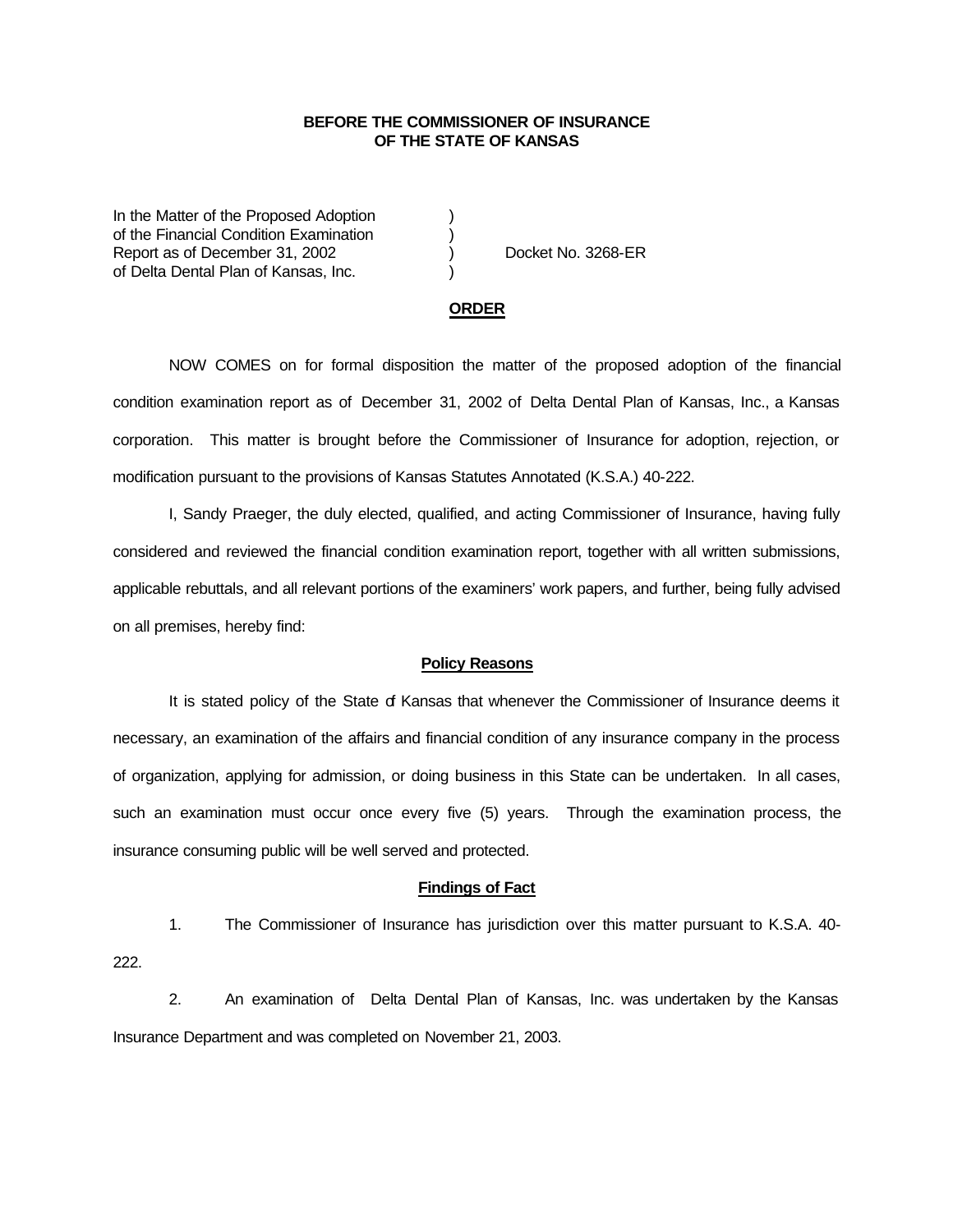3. The examiner-in-charge tendered and filed with the Kansas Insurance Department a verified written report of the examination within thirty (30) days following completion of the examination, to wit; November 21, 2003.

4. Following receipt of the verified report, the Kansas Insurance Department transmitted the report to Delta Dental Plan of Kansas, Inc. on November 21, 2003, with a duly executed notice advising the company of its opportunity to prepare and submit to the Kansas Insurance Department a written submission or rebuttal with respect to any and all matters contained in the report. Delta Dental Plan of Kansas, Inc. was further advised that any written submission or rebuttal needed to be filed with the Kansas Insurance Department no later than thirty (30) days after receipt of the verified report.

5. Delta Dental Plan of Kansas, Inc. filed a written Acceptance of the verified report on January 9, 2003.

6. Based upon the written submission tendered by Delta Dental Plan of Kansas, Inc., the company takes no exceptions to matters contained in the verified report.

7. Within thirty (30) days of the end of the time period allowed for written submission or rebuttal, the Commissioner of Insurance fully reviewed the report, together with all written submissions and rebuttals provided by Delta Dental Plan of Kansas, Inc.. The Commissioner of Insurance further reviewed all relevant workpapers.

8. No other written submissions or rebuttals were submitted by Delta Dental Plan of Kansas, Inc.

### **Conclusion of Law**

9. K.S.A. 40-222(d)(2) provides:

"Within 30 days of the end of the period allowed for the receipt of written submissions or rebuttals, the commissioner shall fully consider and review the report, together with any written submissions or rebuttals and any relevant portions of the examiners workpapers and enter an order:

(A) Adopting the examination report as filed or with modification or corrections. If the examination report reveals that the company is operating in violation of any law, regulation or prior order of the commissioner, the commissioner may order the company to take any action the commissioner considers necessary and appropriate to cure such violations; or